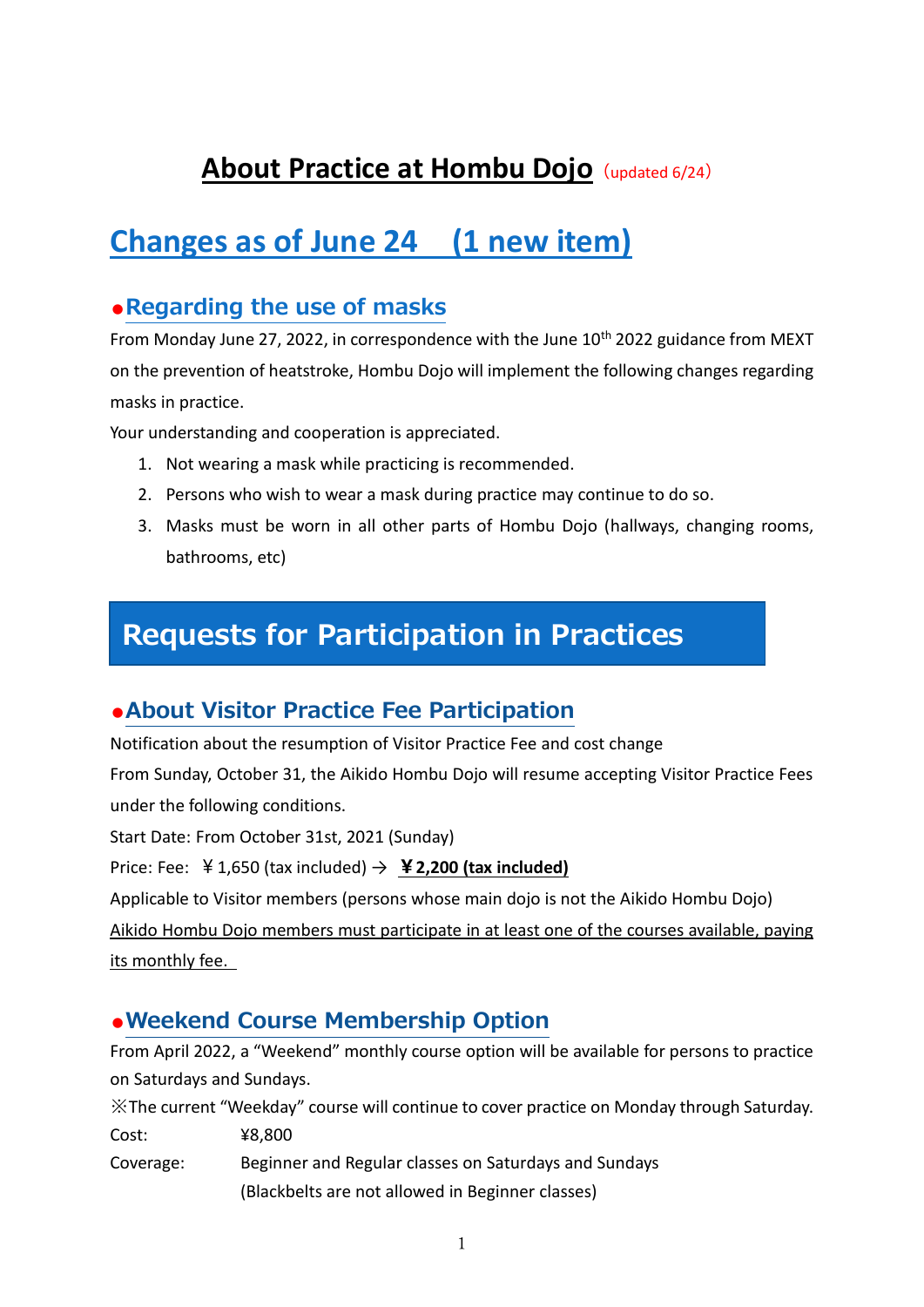Start: April 2022 Applications: Payment will be accepted starting **Saturday Match 26th 2022**

## **●Multiple Practice Participation**

From March 22, 2022 (Tuesday), Hombu Dojo will allow participation in multiple practices per day.

When participating in multiple practices per day, turn in your card and complete the necessary paperwork for each practice. Even if participating in multiple classes in a row, please make sure to resubmit your card at the front desk for each practice.

※Blackbelts are not allowed to practice in the Beginner Class.

### **●Saturday Evening Beginner Class**

From April 2022, a Beginner class will be held at the following time.

Time and Day: Every Saturday  $18:00 - 19:00$  (first class is April 2<sup>nd</sup>) Location: 2<sup>nd</sup> Floor Dojo Instructor: Oyama Yuji Shihan

## **● Sanitize hands, gargle**

Upon entering the dojo, as well as before and after practice, please wash hands, gargle, and use hand sanitizer

### **● Mask Usage**

From 27 June 2022, in light of the guidance from MEXT, the Aikikai Foundation has revised its guidelines regarding mask use in practice (see below).

Your understanding and cooperation is appreciated.

- 1. Not wearing a mask while practicing is recommended.
- 2. Persons who wish to wear a mask during practice may continue to do so.
- 3. Masks must be worn in all other parts of Hombu Dojo (hallways, changing rooms, bathrooms, etc)

### **● Body Temperature and Health Check**

Temperatures will be checked at the front desk. Please write your membership number, the class you will participate in, your body temperature, and other symptoms on the log at the front desk. People in poor health will not be allowed to practice. As a guide, people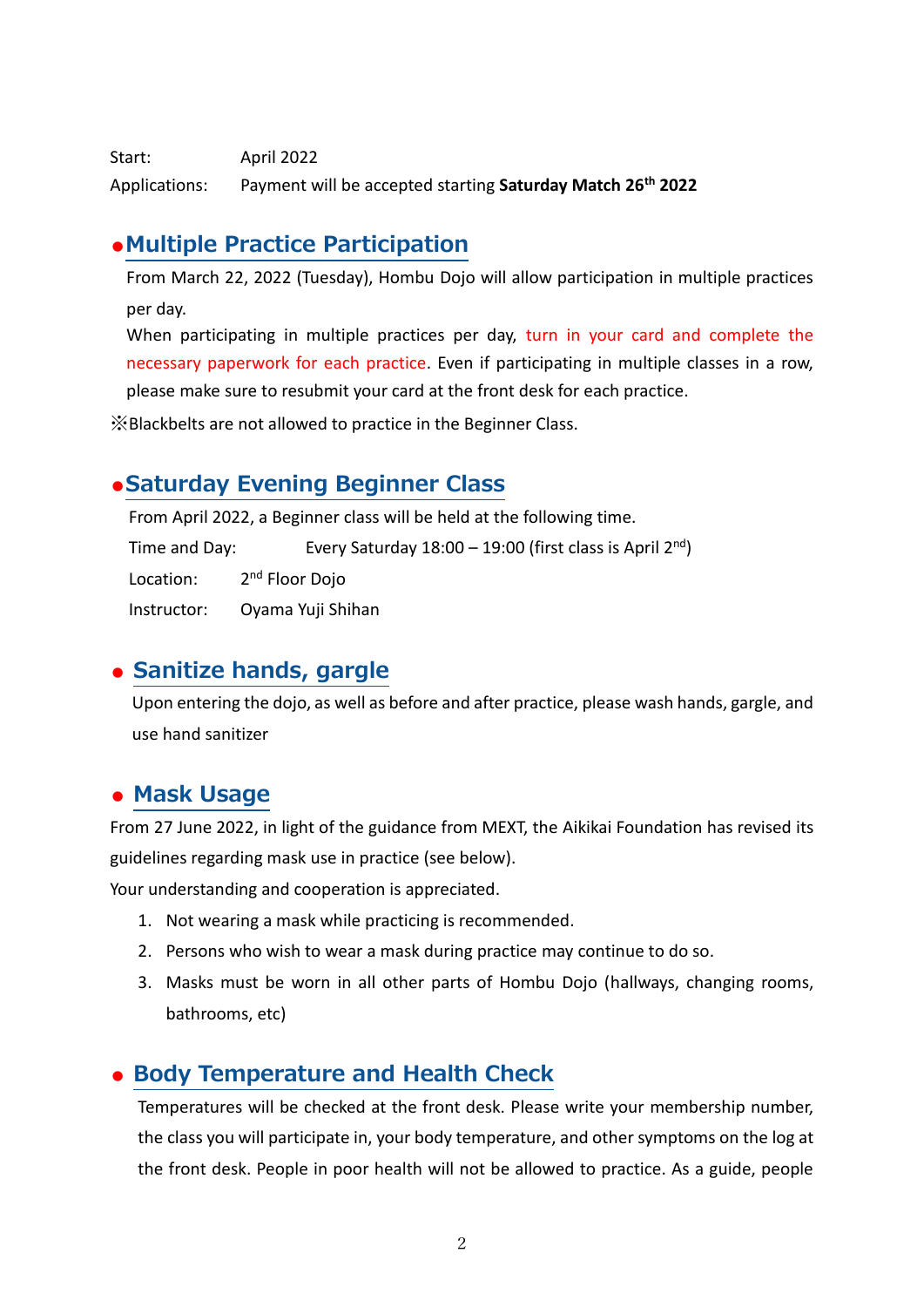with temperatures of 37 degrees or more and those coughing will not be allowed to practice.

#### **●Confirmation of Contact Information**

The Aikido Hombu Dojo is requesting updated contact information from all members. Persons who have not registered, or who have changed contact information, please inform the front desk, or fill out the online form.

Online form:<https://bit.ly/2TDbZq1>

#### **●About Blackbelts in the Beginners' Classes**

To avoid overcrowding, black belts will not be allowed in the beginners' class.

#### **● Disclaimer**

While the Aikikai Foundation and the Aikido Hombu Dojo work hard to prevent the spread of COVID-19 infection, we cannot be held responsible in the case of infection. You participate in practice at your own risk. Please receive the consent of your family members and other related parties before resuming practice.

## **Behaviors in the Changing Rooms and in Dojos**

#### **●In the Changing Room**

Please do not hold conversations in the changing rooms. Based on crowding, staff may guide entrance to changing rooms. Please be conscientious of each other. When not in use, the  $4<sup>th</sup>$  floor dojo may be used as a men's changing room. When not in use, the  $2<sup>nd</sup>$  floor meeting room may be used as a women's changing room. Please store all luggage in the lockers of the changing rooms.

#### **●In the Dojos**

When lining up, please be sure to leave appropriate space open between yourself and other practitioners. To avoid overcrowding, participants may be divided into groups. Personal practice after class is not allowed.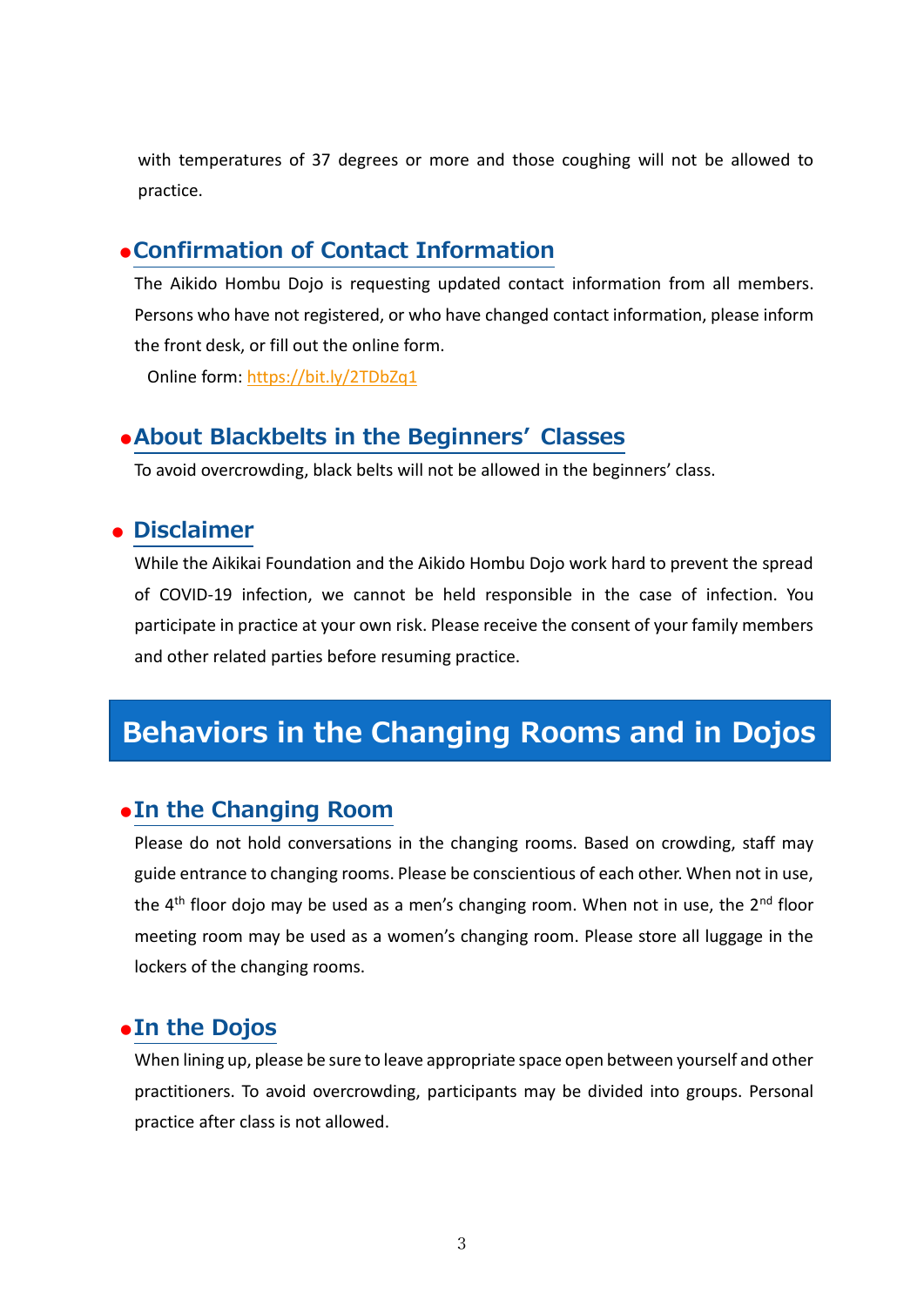#### **●Hakama**

To avoid overcrowding, please put on and remove hakama in the dojo.

# **About Practice**

#### **●About Contents of Practice**

Training is carried out while wearing masks, with no-contact portions.

## **●Schedule (as of April 1 2022)**

Aikido Hombu Dojo Time Table (from 1 April 2022) http://www.aikikai.or.jp/eng/pdf/2022/20220328ENtemporarytimetable.pdf

## **Other**

#### **●Water Breaks during Practice**

In order to prevent the spread of infection, you may not use the water fountains. Please bring your own water bottle.

#### **●About Swords, Staffs, and Practice Gear**

Please bring your practice gear home every day. The use of the  $5<sup>th</sup>$  Floor Drying Area is prohibited.

#### **●Conversations at the Entrance**

Please do not hold conversations or gather in front of the entrance in order to prevent the spread of infection.

#### **●Parking Areas**

You may use the parking areas.